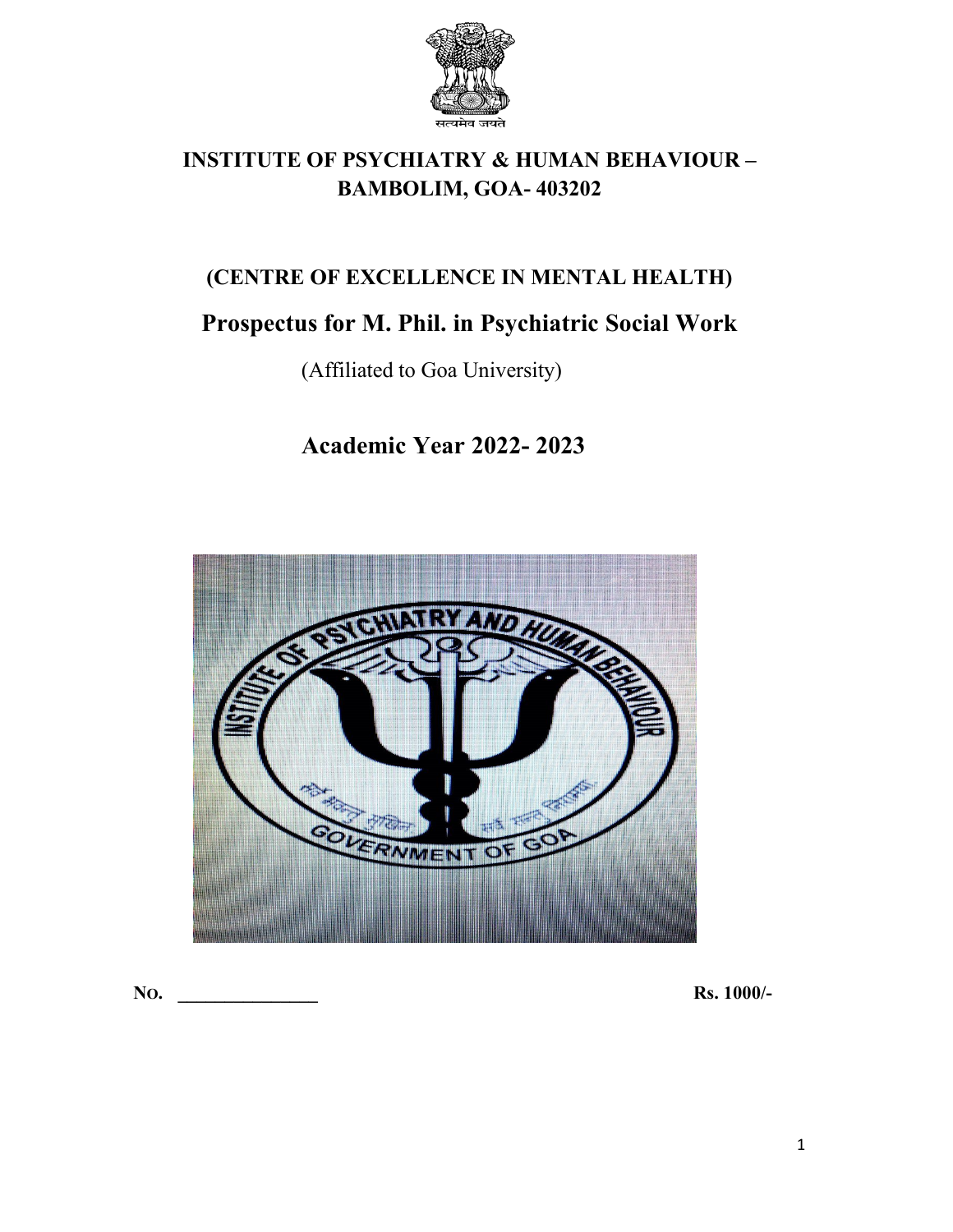## **INSTITUTE OF PSYCHIATRY & HUMAN BEHAVIOUR BAMBOLIM-GOA**

| Sr. No.          | <b>PART I</b>                                   | Page No        |
|------------------|-------------------------------------------------|----------------|
| 1.               | Introduction                                    | 3              |
| 2.               | Objectives of the Institute                     | $\overline{3}$ |
| $\overline{3}$ . | Course of study                                 | 3              |
| 4.               | Scheme of examination                           | 3              |
| 5.               | Fees Structure                                  | 5              |
| 6.               | Bond                                            | 5              |
| 7.               | Affidavit                                       | 6              |
| 8.               | Anti-Ragging                                    | 6              |
| 9.               | Miscellaneous                                   | 7              |
|                  | <b>PART II</b>                                  |                |
| 1.               | Eligibility for admission                       | 8              |
| 2.               | Application for admission                       | 8              |
| 3.               | Testimonials and certificates required          | 8              |
| $\overline{4}$   | For claiming specific category                  | 9              |
| 5                | Photograph                                      | 9              |
| 6                | Special Instruction                             | 9              |
| 7                | <b>Reservation Under Various Categories</b>     | 10             |
| 8                | Guidelines for Selection                        | 10             |
| 9                | Notification of eligibility, selected and wait- | 11             |
|                  | listed candidates                               |                |
| 10               | Cancellation of admission.                      | 11             |
| 11               | Stipend                                         | 11             |
| 9                | <b>Application Form</b>                         | 15             |
| 10               | <b>Scheduled of Admission Process</b>           | 18             |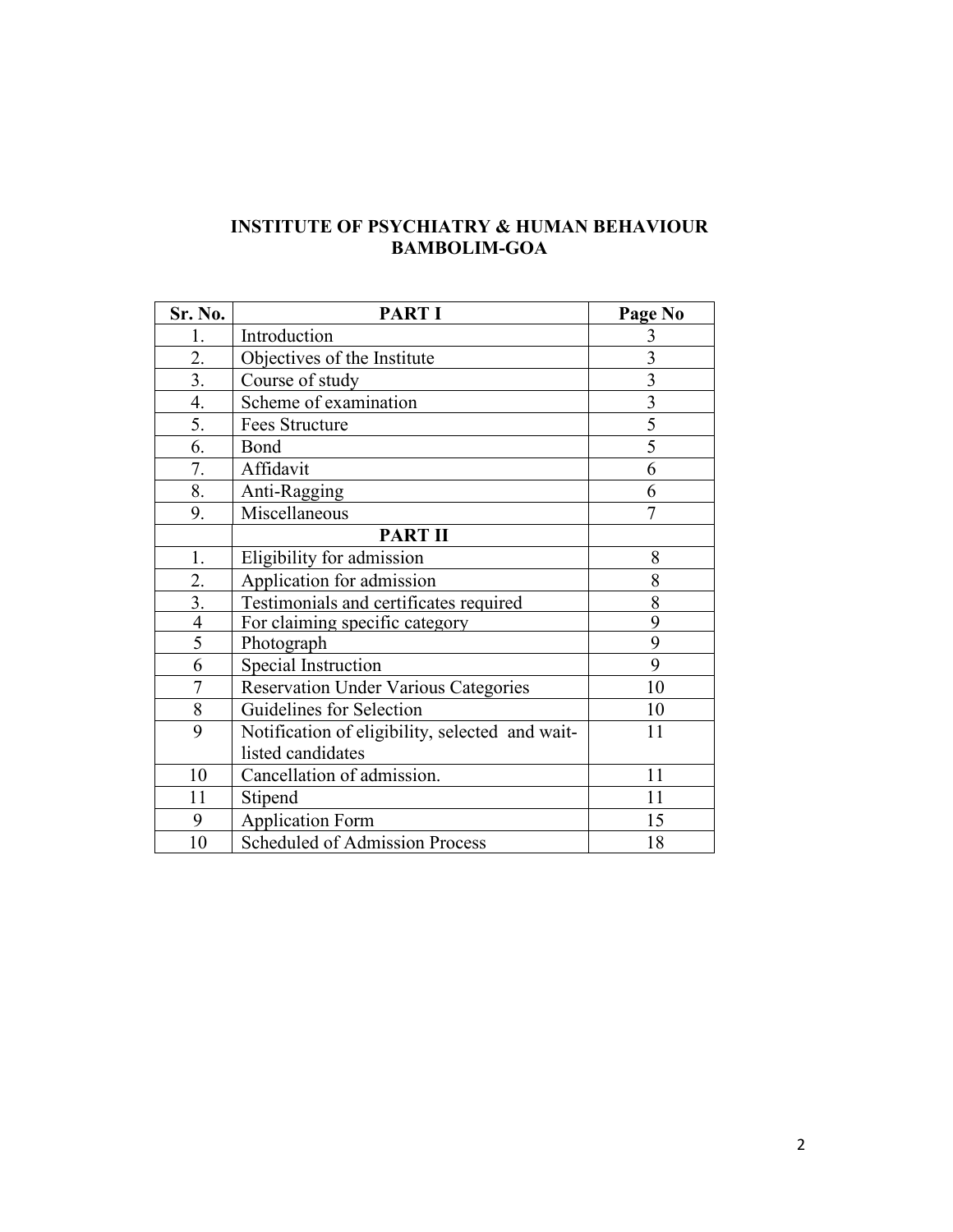# **PART - I**

#### **1. INTRODUCTION**

The Institute of Psychiatry and Human Behaviour was established as an independent entity on 8<sup>th</sup> December 1980, after integration of the Mental Hospital which was functioning under the Directorate of Health Services since July 1957, and the Department of Psychiatry of the Goa Medical College functioning since 1968. Post Graduate program in Psychiatry is conducted at this Institution in collaboration with Goa Medical College. This Institute is affiliated to the Goa University and is under the administrative control of Government of Goa.

The Institute of Psychiatry and Human Behaviour has started the program M Phil in Psychiatric Social Work under centre of Excellence from the academic year 2019-2020.

#### **2. OBJECTIVES OF THE INSTITUTE**

- (i) To be one of the premier mental health teaching institutes for producing professionals in the field of Psychiatry, Nursing and Allied Health Sciences.
- (ii) To provide holistic mental health care.
- (iii)To promote research activities in the field of Mental Health.

#### **3. COURSE OF STUDY**

M.Phil in Psychiatric Social Work will be a 2 year program and shall be governed by the relevant ordinances laid down by the Goa University.

#### **4. SCHEME OF EXAMINATION**

Part I & II examinations shall be conducted at the end of the First and Second year of the course respectively.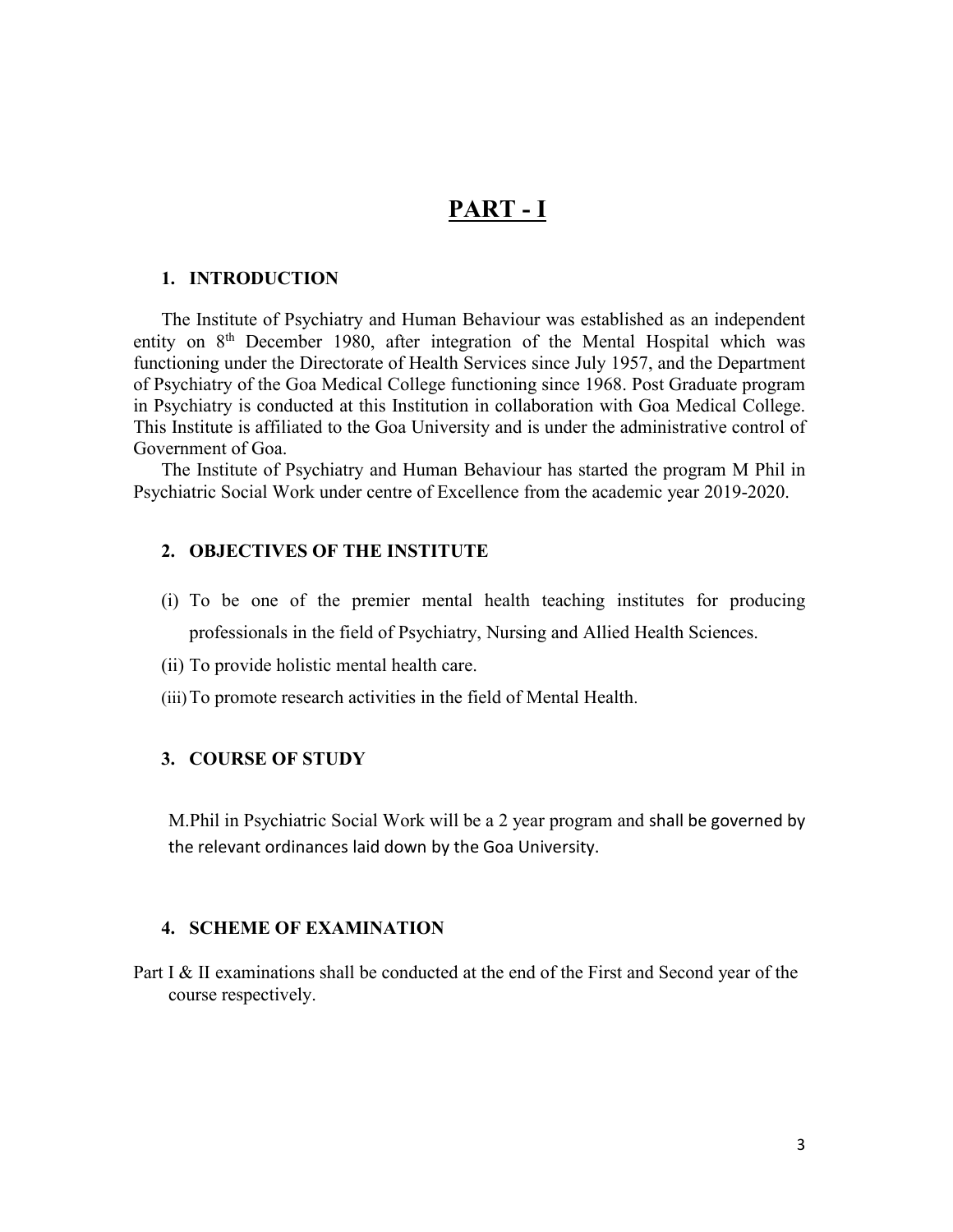| PART I (1 <sup>st</sup> Year) |  |  |
|-------------------------------|--|--|
|-------------------------------|--|--|

| Group A<br>Paper I | Paper                                                         | Duration | Max.<br><b>Marks</b> | Marks for<br>Written<br>Exam | Internal<br>Assessment |
|--------------------|---------------------------------------------------------------|----------|----------------------|------------------------------|------------------------|
| Group A<br>Paper I | Theory -Psychiatric Social<br>Work                            | $3$ Hrs. | 100                  | 80                           | 20                     |
| Paper II           | Psychosocial perspec-<br>tives on Mental Health               | $3$ Hrs. | 100                  | 80                           | 20                     |
| *Paper III         | Psychiatric Social<br>WorkResearch & Statistics               | 3 Hrs.   | 100                  | 80                           | 20                     |
| Group B            | 5 Case Reports                                                |          | 100                  | $\overline{\phantom{a}}$     |                        |
| Group C            | Viva on the scope of the<br>above papers $\&$<br>Case Reports |          | 100                  | 80                           | 20                     |
|                    |                                                               |          | 500                  |                              |                        |

\* From evaluation point of view, Paper III of the Part I is divided as:

Section A: Psychiatric Social Work Research

Section B: Statistics

Section A and Section B will be valued by the members of the Board for Part I

| Group     | Paper                        | Duration | Max.<br>Marks | Marks for<br>Written<br>Exam | Internal<br>Assessment |
|-----------|------------------------------|----------|---------------|------------------------------|------------------------|
| Group A   | Theory                       |          |               |                              |                        |
| Paper I   | Social Issues                | $3$ Hrs. | 100           | 80                           | 20                     |
|           | andMental health             |          |               |                              |                        |
| Paper II  | Psychiatric Social           | 3 Hrs.   | 100           | 80                           | 20                     |
|           | WorkIntervention             |          |               |                              |                        |
| Paper III | Psychiatry including         |          |               |                              |                        |
|           | Common Neurological          | $3$ Hrs. | 100           | 80                           | 20                     |
|           | Problems                     |          |               |                              |                        |
| Group B   | Dissertation                 |          | 100           | 80                           | 20                     |
| Group C   | Viva on the scope of         |          |               |                              |                        |
|           | the above papers,            |          | 200           | 140                          | 60                     |
|           | Dissertations and            |          |               |                              |                        |
|           | <b>Clinical Examinations</b> |          |               |                              |                        |
|           |                              |          | 600           |                              |                        |

## **PART II (2 nd year)**

The final evaluation shall be based on theory, clinical and viva voce including submissions out of 1100 marks.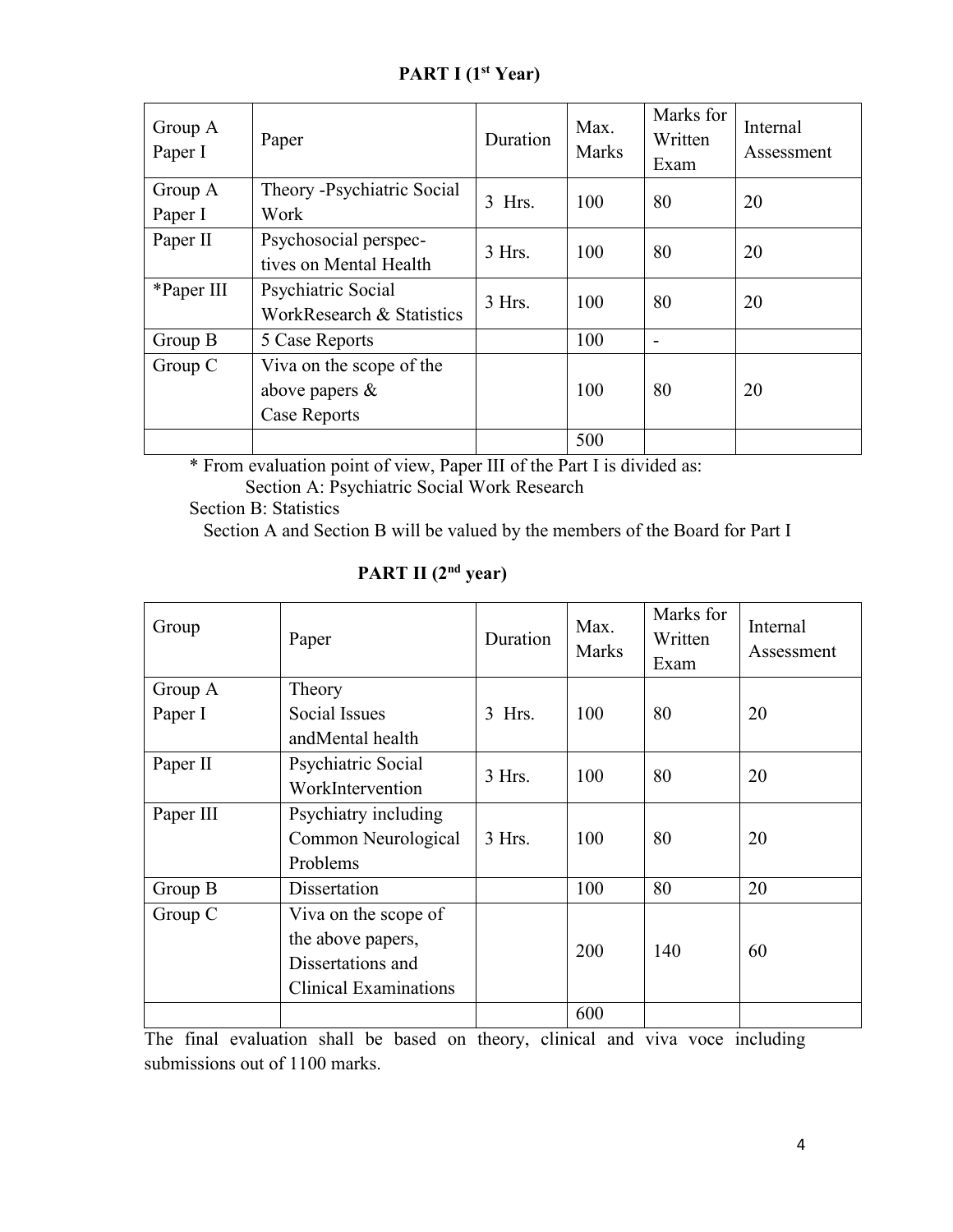#### **5.FEE STRUCTURE**

The following fees are to be paid on admission to M.Phil in Psychiatric Social Work

| <b>First Year</b> |                                     |               |  |  |
|-------------------|-------------------------------------|---------------|--|--|
| Sr. No            | <b>Particulars</b>                  | <b>Amount</b> |  |  |
|                   | Admission fee                       | $Rs.100/-$    |  |  |
| $\mathcal{D}$     | Annual fee                          | Rs. 15000/-   |  |  |
| 3                 | Laboratory fee/ Computer fee        | Rs. 1000/-    |  |  |
| $\overline{4}$    | Gymkhana fee                        | $Rs. 500/-$   |  |  |
| 5                 | Annual Library deposit (refundable) | $Rs. 2000/-$  |  |  |
| 6                 | Student Aid Fund                    | $Rs. 100/-$   |  |  |
| $\overline{7}$    | Institute Examination fee           | Rs. 2000/-    |  |  |
| 8                 | Magazine fee                        | $Rs. 100/-$   |  |  |
| 9                 | <b>Identity Card</b>                | $Rs. 100/-$   |  |  |
| 10                | Caution deposit (refundable)        | Rs. 1000/-    |  |  |
|                   | <b>Total Fee</b>                    | Rs. 21,900/-  |  |  |

| <b>Second Year</b> |                              |             |  |
|--------------------|------------------------------|-------------|--|
| Sr. No             | <b>Particulars</b>           | Amount      |  |
|                    | Admission fee                | $Rs.100/-$  |  |
| 2                  | Annual fee                   | Rs. 15000/- |  |
| 3                  | Laboratory fee/ Computer fee | Rs. 1000/-  |  |
| $\overline{4}$     | Gymkhana fee                 | $Rs. 500/-$ |  |
|                    | <b>Student Aid Fund</b>      | Rs. 100/-   |  |
| 6                  | Institute Examination fee    | Rs. 2000/-  |  |
| 7                  | Magazine fee                 | $Rs. 100/-$ |  |
|                    | <b>Total</b>                 | Rs. 18800/- |  |

Fees once paid shall not be refunded.

On passing part I examination the candidate will have to do the admission for second year by paying the necessary fees

- 5.1In addition to the above the students will be required to pay the following fees:
	- a) Institute fees as prescribed by the area where student gains practical experience in or out of State of Goa.
	- b) Examination fee as prescribed by the Goa University.
	- c) Annual Goa University Sports Affiliation fee Rs. 250/-
	- d) Enrollment & Registration fees prescribed by Goa University

All fees are subject to change.

#### **6. BOND**

- **1.** In-Service candidates / government employees: will execute a bond as per the Government guidelines in force from time to time.
- **2.** Other Candidates: will have to execute a bond as per the Government directives issued from time to time.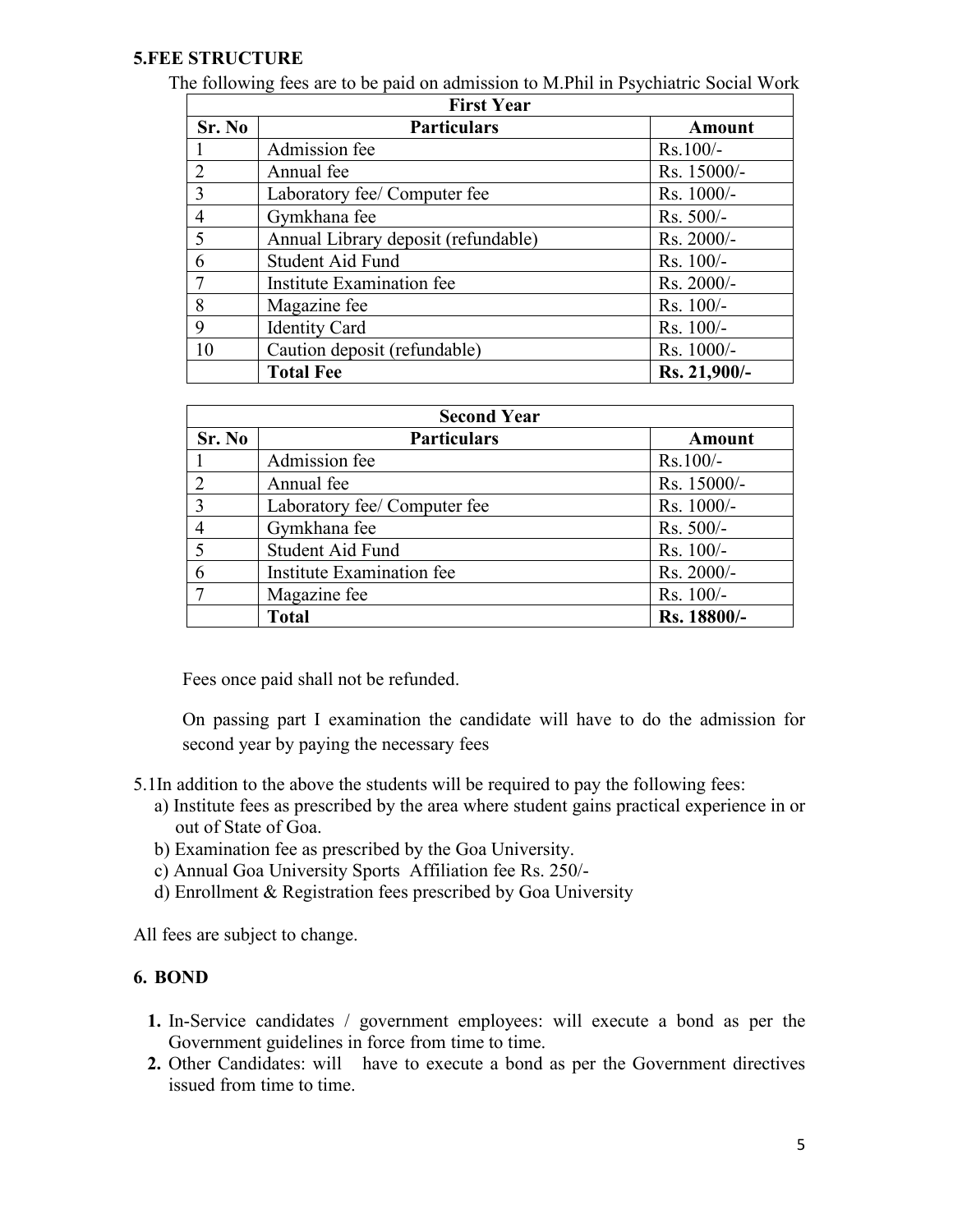#### **7. COMPLETION OF PROGRAM**

- 7.1 On admission every student will submit an affidavit stating that he/she will be attending the M. Phil in Psychiatric Social Work at the Institute of Psychiatry & Human Behaviour regularly, and is not working in any institution during their study period.
- 7.2 Every candidate shall execute the bond of Rs. 10,00,000/- (Rupees Ten Lakh) or as decided by the Government from time to time within 24 hours of provisional admission, failing which the provisional admission shall be deemed fit to be cancelled.
- 7.3 In case of non-completion or discontinuation of the program, the candidate will have to pay a penalty of an amount of Rs. 10,00,000./- (Ten Lakh).
- 7.4 Original qualification documents will have to be deposited with the Institute at the time of admission for the program which will be handed over after completion of the bond period.

## **8**. **ANTI-RAGGING**

- 8.1 Ragging is strictly prohibited, as per the Goa prohibition of ragging act, 2008: Goa act 9 0f 2009 and Goa act 17 of 2010. Any student/students who is /are found guilty of ragging and /or abetting ragging is/are liable for punishment.
- 8.2 On admission, every student shall register Affidavits online (https://www.antiragging.in/Site/Affidavits Registration.aspx) affirming to the effect that he/she has not been expelled and/or debarred by any institution for any act of ragging and further that he/she will not indulge actively or passively, in the act or abet the act of ragging and if found guilty of ragging and/or abetting ragging will be liable for punishment. A copy of anti-ragging affidavit shall be submitted within 30 days of admission.
- 8.3 Punishment for ragging
- a) Whoever directly or indirectly, commits, participates in, abets or propagates, ragging, within or outside this institute shall, on conviction, be dealt with by the Director of the institute and resorted to disciplinary action.
- b) If the individuals committing or abetting ragging are not identified, collective punishment will be resorted as a deterrent punishment and to ensure collective pressure on the potential raggers.
- c) Any student so convicted shall further be removed from the roll of the institution and such students shall not be admitted in any other educational institution in the state of Goa for a period of three years from the date of such conviction.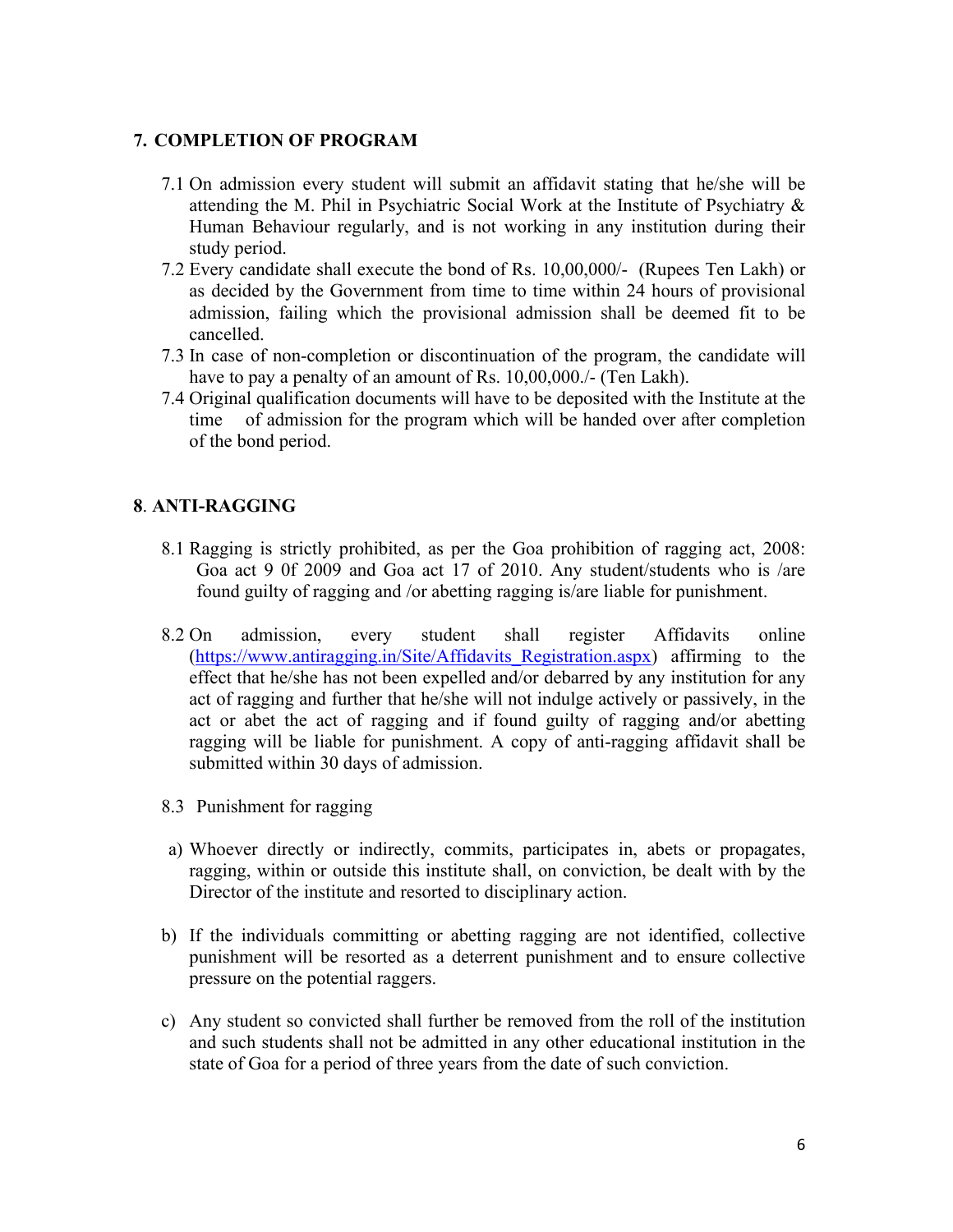- d) The punishment may also take the shape of:
	- i. Debarring from representation in events;
	- ii. Withholding results; and
	- iii. Suspension or expulsion from institute
- e) The Character/Bonafide certificate shall include an entry of whether the student had indulged in ragging and in particular was punished for ragging, apart from the student's general conduct and behavior.

## **9. MISCELLANEOUS**

- 9.1 Students shall follow rules in respect of use of the Institute's library and laboratory facilities. They shall also follow the rules and regulations where they gain their practical experience.
- 9.2 Students has to submit the medical fitness certificate issued by Goa Medical College Bambolim Goa after provisional selection and before admission.
- 9.3 Attendance: Students require to have a minimum of 80% attendance in theory to be eligible to appear for the examination. Student will have to carry out the minimum prescribed clinical work, However if the student does not have prescribed clinical work he may be allowed to answer the examination if the attendance is  $80\%$  & he completes the clinical work requirement within four weeks of completion of examination.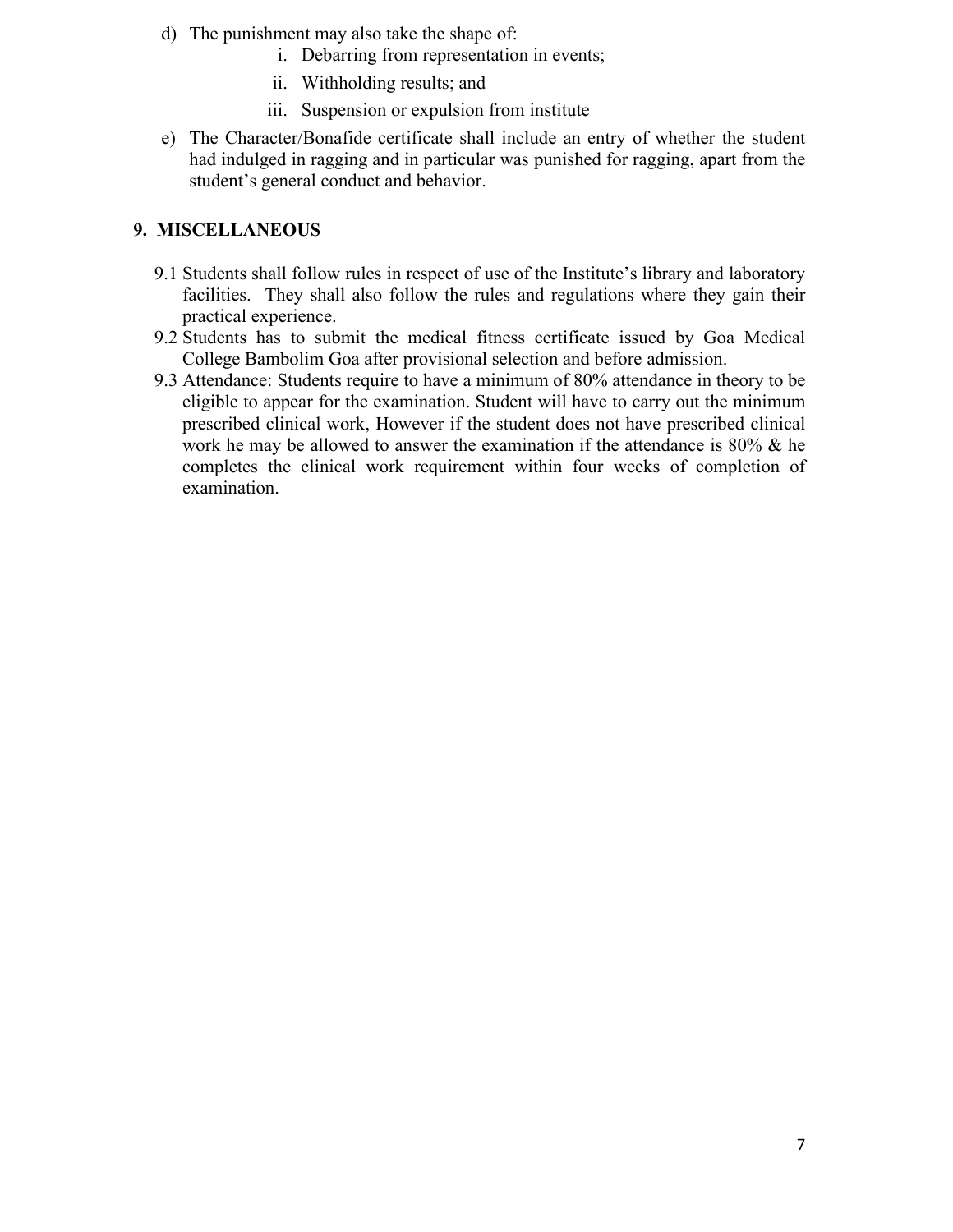# **PART- II**

#### **1. ELIGIBILITY FOR ADMISSION**

- 1.1 A candidate to be admitted for the M. Phil in Psychiatric Social Work Should
	- a) Citizen of India
	- b) Must have secured not less than 55% marks in the aggregate of the Master's degree in Social Work (MSW) from a recognized university.
	- c) For SC/ST/OBC category, minimum of 50% marks in aggregate is essential.
	- d) Be medically fit (all candidates who have cleared the entrance examination will have to be found fit by the Medical Board at the Goa Medical College).
- 1.2 In-service candidates of state/central applying for admission should produce study permission/NOC obtained from the employer. Advanced copy of application submitted by the candidates without study permission/NOC will be accepted; however candidates shall submit the same on the day of admission.

#### **2. APPLICATION FOR ADMISSION**

- **2.1** The application form is available online on the website of the Institute ([www.iphb.goa.gov.in\)](http://www.iphb.goa.gov.in).
- **2.2** Applicant has to pay Rs. 1000/- (Rupees One Thousand only) through a Demand Draft in favour of the Director, Institute of Psychiatric & Human Behaviour, Bambolim-Goa.
- **2.3** The application form duly filled along with the Demand Draft, and the testimonials/ certificates should be submitted personally or send by Registered A.D/Speed Post to the Director, Institute of Psychiatry & Human Behaviour, Opp. Holy Cross Shrine, Bambolim, North Goa – 403202.The institute shall not be held responsible for Postal delay.
- **2.4** The application for admission should reach the Institute on or before 15.06.2022 by 5 pm. In-service candidates should submit application through proper channel.
- **2.5** Candidates must ensure that they are eligible to apply for the program in accordance with the qualification and other terms and condition for the purpose. All eligibility criteria are to be met prior to the last date of application.
- **2.6** Candidates are requested to check the official website of this Institute regularly for any updates till the commencement of the program.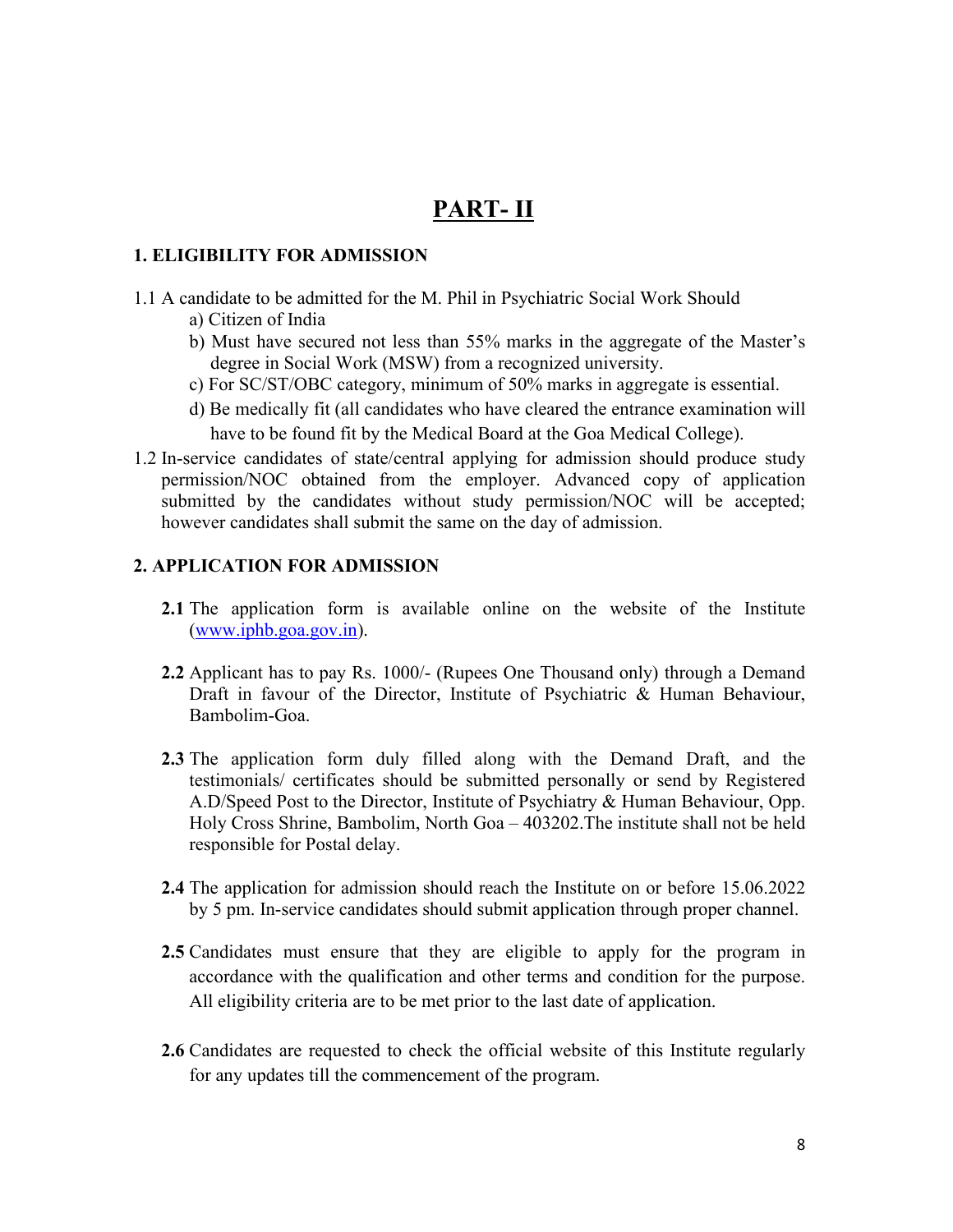#### **3.TESTIMONIALS AND CERTIFICATES REQUIRED**

#### **All candidates shall enclose with the application form the following self attested copies:**

- a) Certificate of birth from the competent authority.
- b) Certificate of passing and statement of marks obtained at S.S.C., H.S.S.C. and Graduation issued by the recognized board*/* University.
- c) Certificate of passing and statement of marks obtained for Master's degree in Social Work (MSW)
- d) Master's degree in Social work issued by the recognized university.
- e) A certificate that the candidate has been immunized against Hepatitis-B must be attached.
- f) Work experience certificate specifying the period of employment and area of work, if any

## **4. FOR CLAIMING SPECIFIC CATEGORIES**

- **4.1** A valid caste certificate in the prescribed proforma (Annexure I) from the Deputy Collector of Government of respective State for candidates claiming seat reserved for the Schedule Caste/Tribe category. Certificates issued by the Village Panchayat/Mamlatdar shall not be accepted
- **4.2** A recent and validcaste certificate (non-creamy layer and non-migrant) in the prescribed pro-forma (Annexure II) from the Deputy Collector of the area concerned for candidates claiming seat reserved for OBC category, and the prescribe proforma in Annexure III in case of Economicaly Weaker Sections. Certificates issued by Village Panchayat\ Mamlatdar shall not be accepted.
- **4.3** A certificate from the constituted medical board of a Government Hospital, for a candidate claiming seat reserved for Person with disability category indicating his/her disability and ability/fitness to undergo all parts of the syllabus of the program. The percentage of disability should be recorded on the fitness certificate. Persons suffering from not less than 40% (forty percent) disability shall be eligible for the reserved seat.
- **4.4** Service Certificate from the head of the office/Department about the current posting of the candidate/spouse/parent, for candidates claiming seat reserved for Goa State/Central Government employees including Goa state/Central Government/Public Sector undertaking and defense personnel. The service certificate should indicate the full name of the candidate/spouse/parent, designation date of transfer order, place transferred from and date of joining.

#### **5. PHOTOGRAPHS**

#### **All Candidates must**

- a. Affix their recent passport size photograph on the application form after which the same is to be self attested
- b. Submit an additional copy of the photograph with their names written in pencil on the reverse of the photograph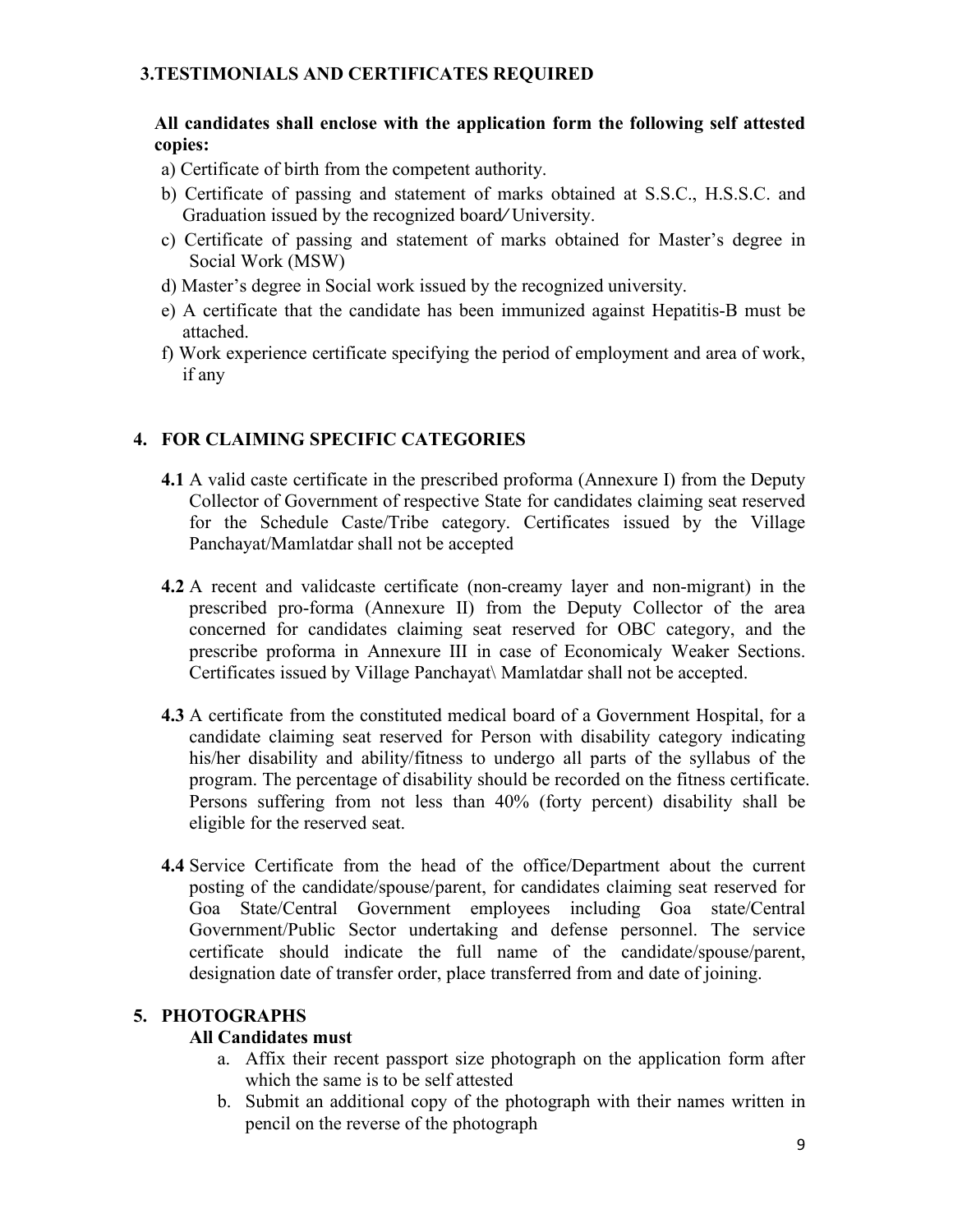#### **6. SPECIAL INSTRUCTIONS**

- **6.1** Applications which are incomplete or submitted after the due date and time as notified will not be considered.
- **6.2** All certificates enclosed with the application form should be self-attested.
- **6.3** Copies of certificates attached with the application form will not be returned even if the candidate is not selected.
- **6.4** No original certificates should be attached to the application.
- **6.5** The candidate will have to produce certificates in original for verification at the time of admission.
- **6.6** Candidate will have to submit Migration Certificate issued by the recognized university within a month.
- **6.7** Candidate will have to submit Provisional Eligibility Certificate from recognized University at the time of admission.
- **6.8** The candidate applying for MPhil in Psychiatric Social Work program must have completed the age of 18 years on or before 31 st December 2021.

## **7. RESERVATION UNDER VARIOUS CATEGORIES**

Reservation of seats in case of Scheduled Caste (SC) and Scheduled Tribe (ST) candidates for admission to various programmes of study in the Institute of Psychiatry Human Behaviour shall be on the basis of the reservation policy of the State Government.

- 2% of seats available shall be reserved for candidates belonging to SC category.
- 12% of seats available shall be reserved for candidates belonging to ST category.
- 27% of total seats available shall be reserved for candidates belonging to other backward classes (OBC) of the State of Goa as per the directives of the State Government.
- 10 % of seats available shall be reserved for candidates belonging to EconomicallyWeaker Section on production of certificate issued by the Mamlatdar.
- 5% of seats available are reserved for persons with disabilities in admission requirements. The 5% quota will have "horizontal reservation.

#### N.B:

**In casethere isno eligible candidate in any of the Reserved Categories, the seat/s shall** be transferred to the other Category.

#### **8. GUIDELINES FOR SELECTION**

- **8.1** Candidates shall be provisionally selected on the basis of a written examination. The selection shall be as per merit in the entrance examination which will be held on a date and time specified on the last page.
- **8.2** The entrance examination shall be based on the Master's in Social Work syllabus,
- **8.3** If Candidates have equal scores in the entrance examination, the candidate having a higher score in the qualifying examination will be selected.
- **8.4** If Candidates have equal scores in the entrance examination and qualifying examination, the candidate having maximum work experience will be selected.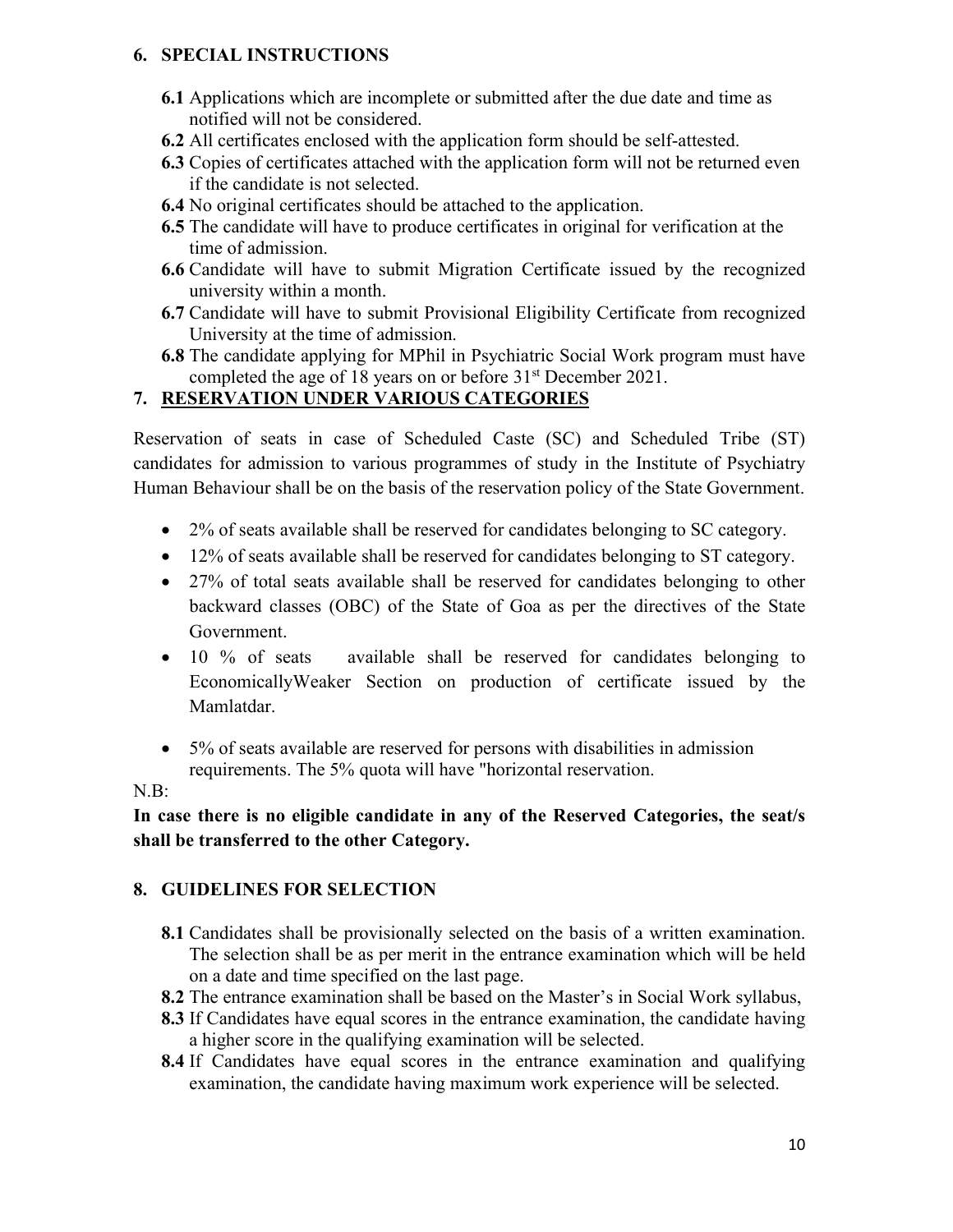**8.5** If Candidates have equal scores in the entrance examination and qualifying examination, and have equal work experience, the candidate who is older (in age) will be selected.

## **9. NOTIFICATION OF ELIGIBILITY, SELECTED AND WAITLISTED CANDIDATES**

9.1 The eligible list of candidates will be displayed on notice board and the institute's website.

Candidates are expected to bring to the notice of the Director (in writing) any discrepancy on the eligibility list within 24 hours of display, failing which the candidate himself/herself shall be responsible for the consequence of such an error. The candidate should also ensure that the revised position if any is informed to him/her.

9.2 The names of the candidates who are provisionally selected and are in the waiting list will be displayed separately on the notice board and the website of the Institute of Psychiatry & Human Behaviour, Bambolim, Goa. The list of waitlisted candidates will be displayed as per availability of seats.

9.3 The provisionally selected candidates should report to the Institute of Psychiatry & Human Behaviour on the date and time as notified schedule of admission process**,**along with the fees and their original certificates for verification. Fees are to be paid by Demand Draft drawn in favour of, Director, Institute of Psychiatry & Human Behaviour, Bambolim, Goa.

#### **10. CANCELLATION OF ADMISSION**

#### **10.1 Candidates not reporting:**

- **a)**If any candidate who is offered admission does not report or pay the prescribed fees within the date specified in the notice of admission, the offer will be treated as cancelled and seat will be offered to the next eligible waitlisted candidate.
- **b)**Even if a candidate pays the tuition fees, but fails to join the College within 15 days from the commencement of the term or from the date of payment of fees, whichever is later, Director can, at his discretion, cancel the admission of such candidate. The tuition fees paid by such candidate shall not be refunded.

#### **10.2 Cancellation of Admission by Admitting Authority:**

If any information/certificate submitted by the candidate in connection with his/her admission is found to be incorrect at any time in the future, his/her admission shall be cancelled forthwith and the entire fees shall be forfeited.

#### **11. Stipends/Scholarship.**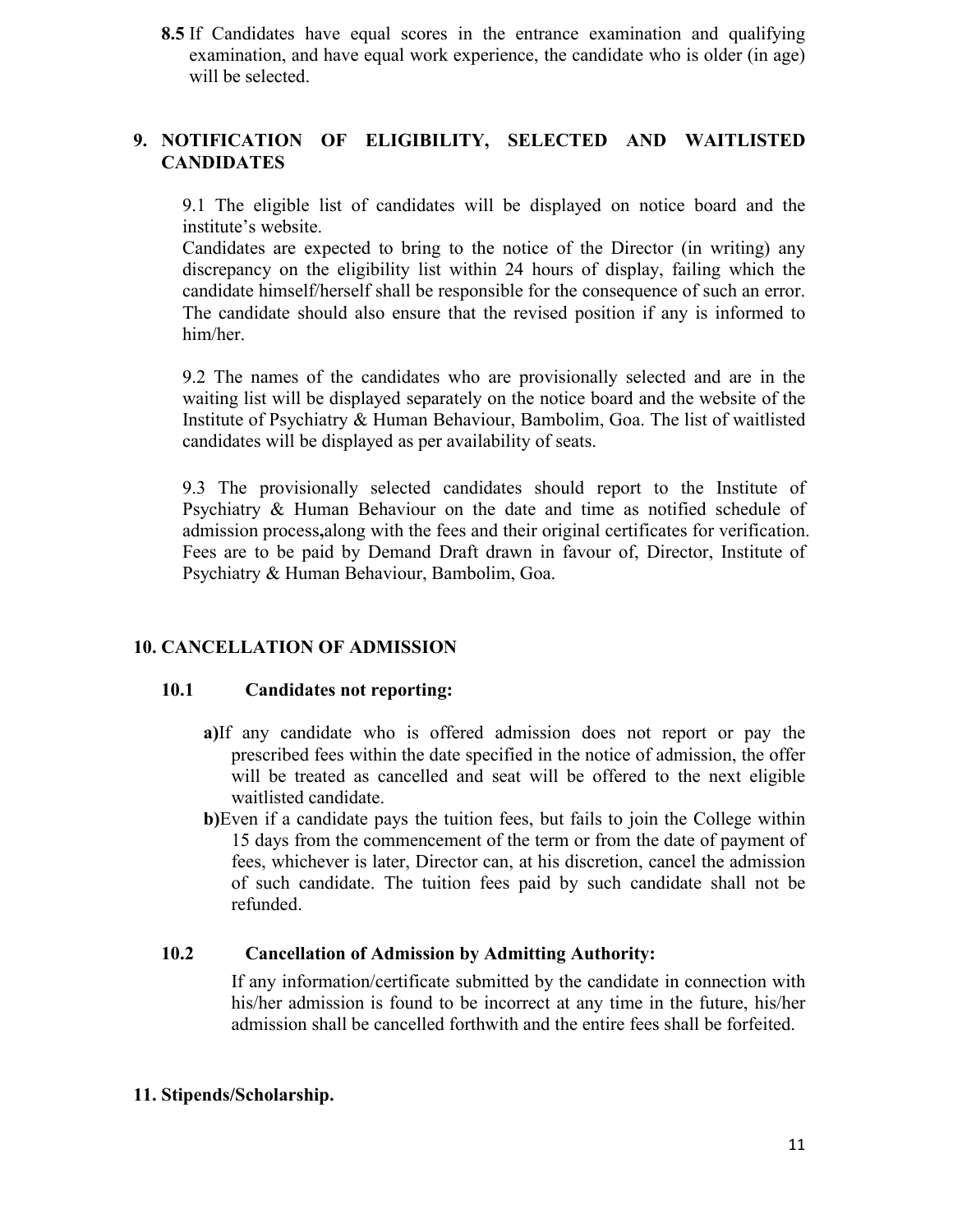Stipend of Rs. 20,000/- per month will be paid to the students pursuing M.Phil in Psychiatric Social work.

### **ANNEXURE – I – CASTE CERTIFICATE (SC / ST)**

| 1. This is to certify that Shri/Kum. Son/Daughter of                                                                                    |                                                               |
|-----------------------------------------------------------------------------------------------------------------------------------------|---------------------------------------------------------------|
|                                                                                                                                         | of village / town                                             |
|                                                                                                                                         | of the state of Goa belongs to the                            |
|                                                                                                                                         | Caste / Tribe which is recognised as a Scheduled Caste under: |
| The Constitution (Goa, Daman and Diu) Scheduled Caste order, 1968<br>The Constitution (Goa, Daman and Diu) Scheduled Tribes order, 1968 |                                                               |
|                                                                                                                                         |                                                               |
|                                                                                                                                         |                                                               |
|                                                                                                                                         |                                                               |
| dated 19th February, 1968.                                                                                                              |                                                               |
|                                                                                                                                         | Signature:                                                    |
|                                                                                                                                         | Designation: Deputy<br>Collector<br>(with seal of Office)     |
| Place:                                                                                                                                  |                                                               |
| Date:                                                                                                                                   |                                                               |

*Note:* The Term "Ordinarily reside" used here will have the same meaning as in section 20 of the Representation of the Peoples Act, 1950.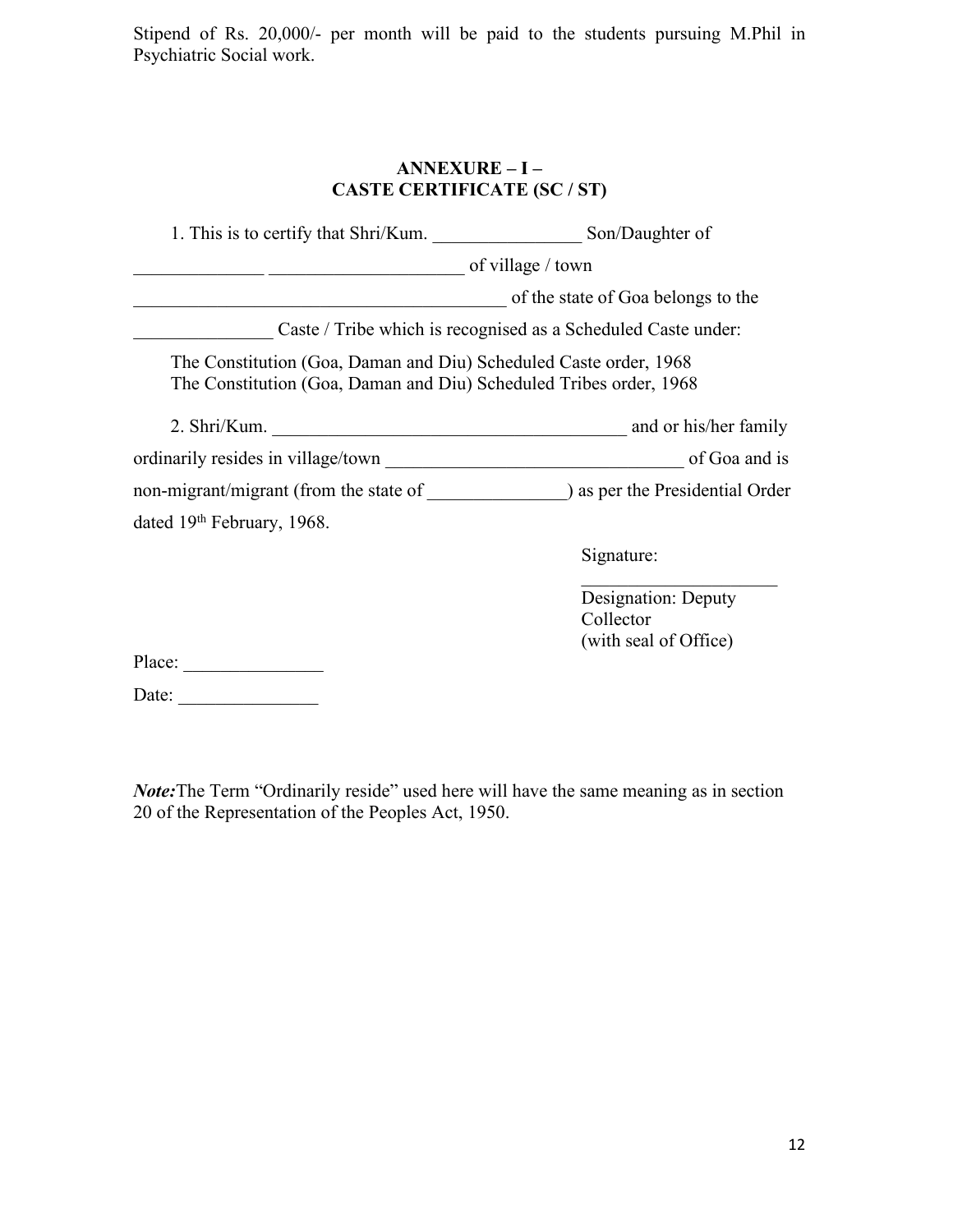#### **ANNEXURE II – O.B.C CERTIFICATE FORM OF BACKWARD CLASS CERTIFICATE OFFICE OF DISTRICT MAGISTRATE /SUB-DIVISIONAL MAGISTRATE/MAMLATDAR**

| This is to certify that Shri/ Son /Daughter of                                                        |                                                                                                                                                                              |  |
|-------------------------------------------------------------------------------------------------------|------------------------------------------------------------------------------------------------------------------------------------------------------------------------------|--|
|                                                                                                       | of village / town                                                                                                                                                            |  |
| of the State of Goa belongs to the                                                                    |                                                                                                                                                                              |  |
|                                                                                                       | caste/community, which is recognised as a backward                                                                                                                           |  |
|                                                                                                       | class under the Government of India, Ministry of Welfare, resolution No. 12012/68/93-                                                                                        |  |
|                                                                                                       | BCC (C) dated 10th September, 1993 and resolution No. 12012/44/96-BCC (C) dated 6th                                                                                          |  |
|                                                                                                       | December, 1996, published in Gazette of India, Extraordinary, Part I, Section I, dated                                                                                       |  |
|                                                                                                       | 13th Sept, 1993 and dated 11th December, 1996 respectively, as also mentioned under                                                                                          |  |
|                                                                                                       | Govt. of Goa notification No. 13/3/84-LAWD/OBC dated 12.6.1987, No. 13 /25/ 92-                                                                                              |  |
|                                                                                                       | SWDPart dated 4.10.1995, No. 13/1/97-SWD dated 3.3.1997, No. dated 13.5.1997, No.                                                                                            |  |
| dated 12.12.1997, No. dated 23.9.1998, No. dated 30.6.2000 as amended.                                |                                                                                                                                                                              |  |
|                                                                                                       |                                                                                                                                                                              |  |
|                                                                                                       | his/her family ordinarily resides at House No. __________________________________                                                                                            |  |
| Taluka of Goa.                                                                                        |                                                                                                                                                                              |  |
| the Government of India, Department of Personnel & Training O.M. No.<br>36012/22/93/Est)SCT) of 1993. | It is certified that he/she as on the date of issue of this certificate belongs to<br>persons/sections of non-creamy / creamy layer mentioned in column 3 of the schedule of |  |
|                                                                                                       |                                                                                                                                                                              |  |
|                                                                                                       |                                                                                                                                                                              |  |
|                                                                                                       |                                                                                                                                                                              |  |
| 19th                                                                                                  |                                                                                                                                                                              |  |
| February, 1968.                                                                                       |                                                                                                                                                                              |  |
|                                                                                                       |                                                                                                                                                                              |  |
|                                                                                                       | Designation:                                                                                                                                                                 |  |
|                                                                                                       | (With seal of Office)                                                                                                                                                        |  |
|                                                                                                       |                                                                                                                                                                              |  |

| Place: |  |  |  |
|--------|--|--|--|
| Date:  |  |  |  |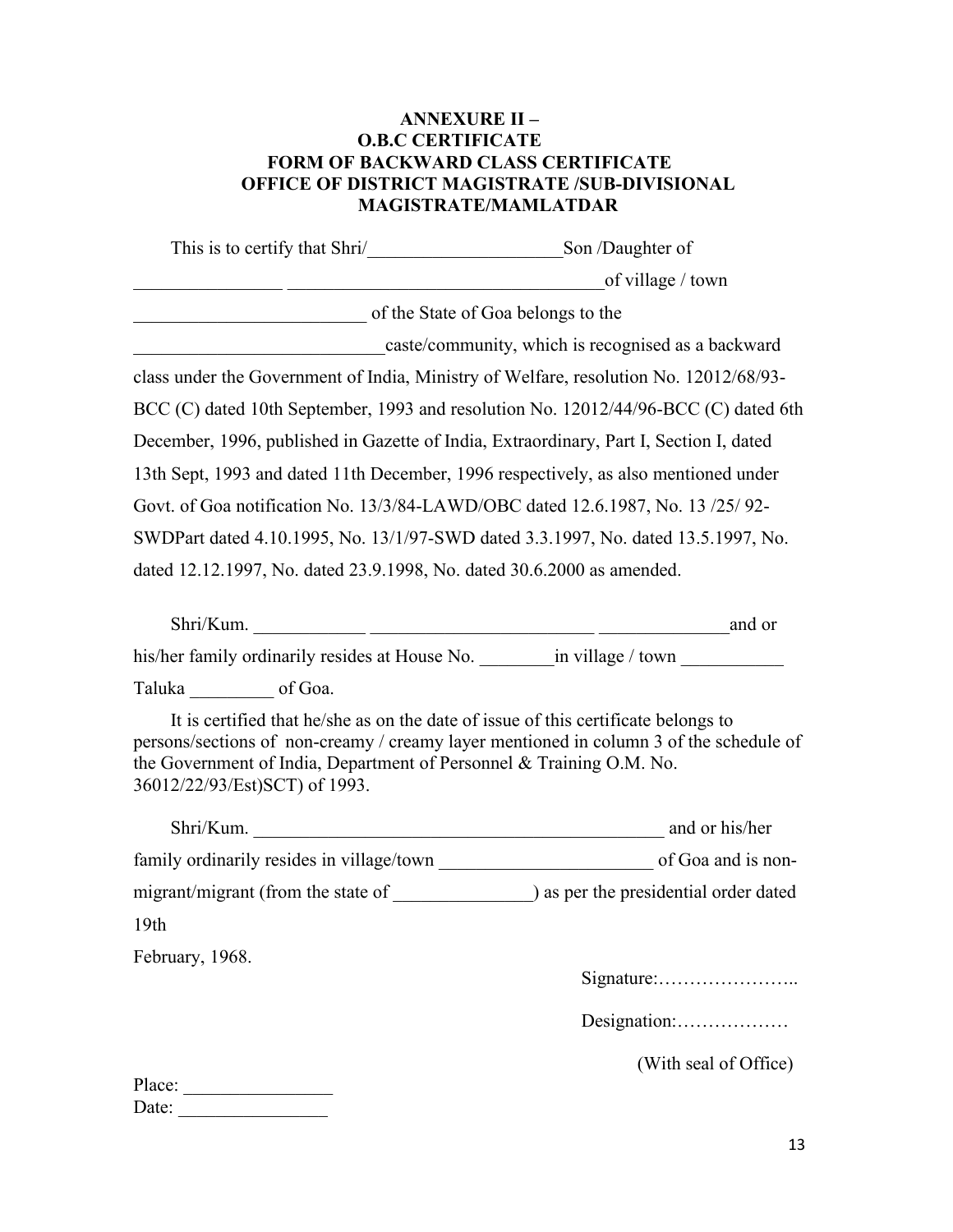*Note*: The Term "Ordinarily reside" used here will have the same meaning as in section 20 of the Representation of the Peoples Act, 1950. **\_\_\_\_\_\_\_**

#### **PROFORMA FOR CERTIFICATES**

## **ANNEXURE-III INCOME & ASSEST CERTIFICATE TO BE PRODUCED BY ECONOMICALY WEAKER SECTIONS**

Certificate No:-\_\_\_\_\_\_\_\_\_\_\_\_\_\_Date:-\_\_\_\_\_\_\_\_\_\_\_

#### **VALID FOR THE YEAR \_\_\_\_\_\_\_\_\_\_\_\_\_\_\_\_\_\_\_\_\_\_**

| This is to<br>certify                          | that Shri/Smt./Kumari                                                                   |           |          |        |
|------------------------------------------------|-----------------------------------------------------------------------------------------|-----------|----------|--------|
| son/daughter/wife<br>of                        |                                                                                         | permanent | resident | of     |
|                                                | Village/street                                                                          |           | Post.    | Office |
| District                                       | in the State/Union Territory                                                            |           |          | Pin    |
| Code                                           | whose photograph is attested below belongs to Economically                              |           |          |        |
|                                                | Weaker Section, since the gross annual income * of his/her "family" is below Rs. 8 lakh |           |          |        |
|                                                | (Rupees Eight Lakh only) for the financial year This/her family does not                |           |          |        |
| own or possess any of the following assest***: |                                                                                         |           |          |        |

I.5 acres of agricultural land and above;

II. Residential flat of 1000 sq. ft. and above;

III. Residential plot of 100 sq. yards and above in notified municipalities;

IV. Residential plot of 200 sq. yards and above in area other than the notified municipalities.

2. Shri/Smt./Kumari \_\_\_\_\_\_\_\_\_\_\_\_\_\_\_\_\_\_\_\_\_\_\_\_\_\_\_\_\_\_\_belongs to the caste which is not recognized as a Scheduled Caste, Scheduled Tribe and Other Backward Classes (Central List)

| Signature with seal of |  |
|------------------------|--|
| Office                 |  |
| Name                   |  |
| Designation            |  |
|                        |  |

| Recent        |  |
|---------------|--|
| Passport size |  |
| attested      |  |
| photograph of |  |
| the applicant |  |
|               |  |

**\*Note 1.Income covered all sources i.e. salary, agriculture, business, profession, etc.**

2. The term "family " for this purpose include the person, who seek benefit of reservation, his/her parents and siblings below the age of 18 years as also his/her spouse and children below the age of 18 years.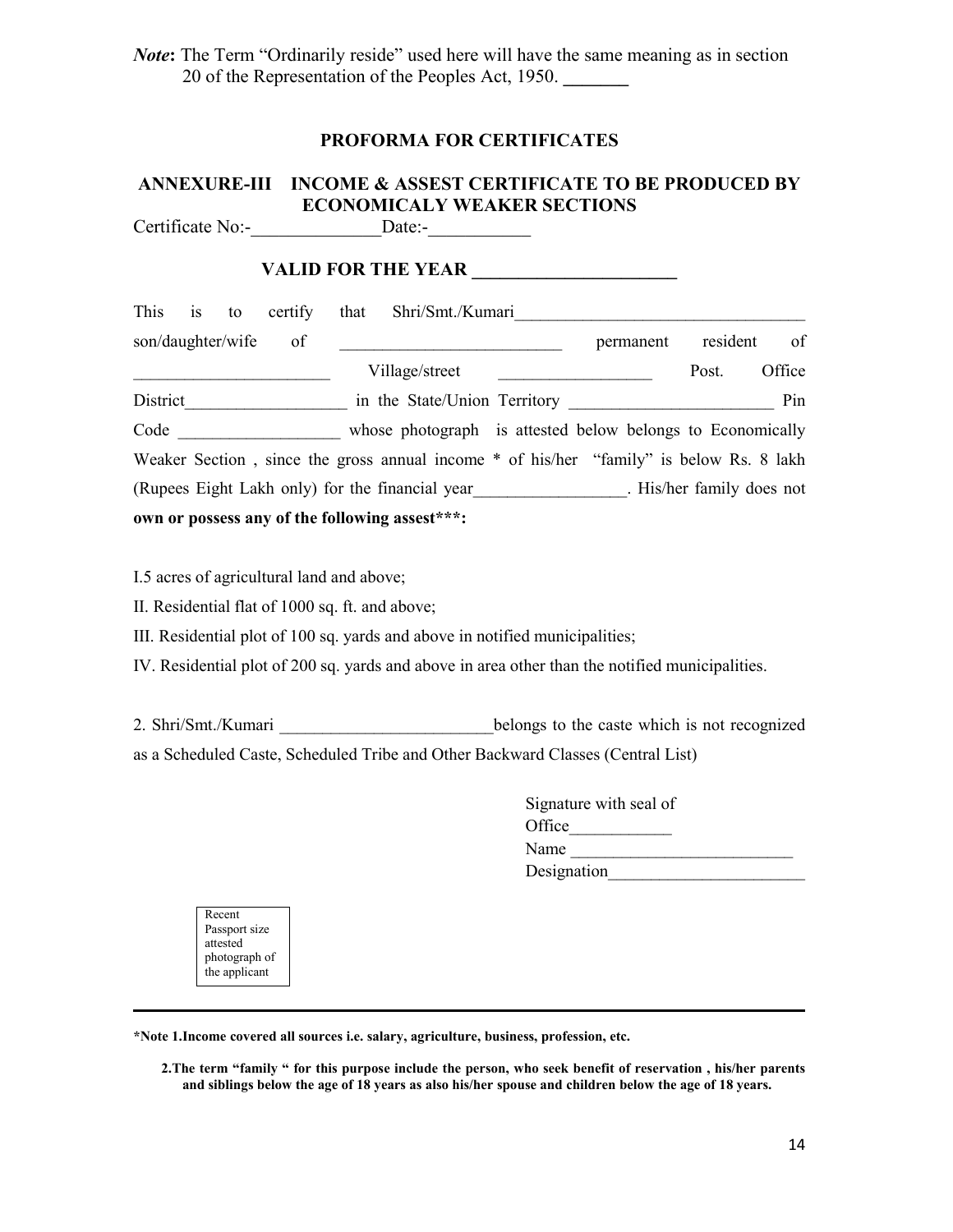3. The property held by a "Family" in different locations or different places/cities have been clubbed while **applying the land or property holding test to determine EWS status.**

#### **APPLICATION FORM**

#### **INSTITUTE OF PSYCHIATRY & HUMAN BEHAVIOUR, BAMBOLIM-GOA M.Philin Psychiatric Social Work, 2022-2023**

**For Office Use Only**App. No **RegistrationNo.** 

Academic record:

| #                | <b>Pre-degree</b><br>/diploma/ degree | Year of<br>passing | <b>Duration</b> | Examining<br>authority | Total<br>marks/Percentage | <b>Remarks</b> |
|------------------|---------------------------------------|--------------------|-----------------|------------------------|---------------------------|----------------|
|                  | <b>SSC</b>                            |                    |                 |                        |                           |                |
| ∠.               | <b>HSSC</b>                           |                    |                 |                        |                           |                |
| $\overline{3}$ . | Graduation                            |                    |                 |                        |                           |                |
| $\overline{4}$   | <b>MSW</b>                            |                    |                 |                        |                           |                |

| checke<br>orr | ∗∩rn<br>Λh<br>. JOUF<br>1017<br>.ne | checke<br>.cuments<br>ша |
|---------------|-------------------------------------|--------------------------|
| . דר          | . .                                 | nт                       |
| .             | .                                   | .                        |
|               |                                     |                          |

**Affix passport size self attested**

**photographs** 

#### **PERSONAL DATA**

 $\mathcal{L}_\text{max}$  , and the contribution of the contribution of the contribution of the contribution of the contribution of the contribution of the contribution of the contribution of the contribution of the contribution of t

Name in full (in block letters, as per qualifying examination)

| Age |                               | Marital status:                               |  |
|-----|-------------------------------|-----------------------------------------------|--|
|     | Nationality: ________________ | Contact Nos.                                  |  |
|     |                               | Email id <u>expression</u>                    |  |
|     |                               |                                               |  |
|     | Permanent Address:            | <u> 1989 - Andrea Andrew Maria (h. 1989).</u> |  |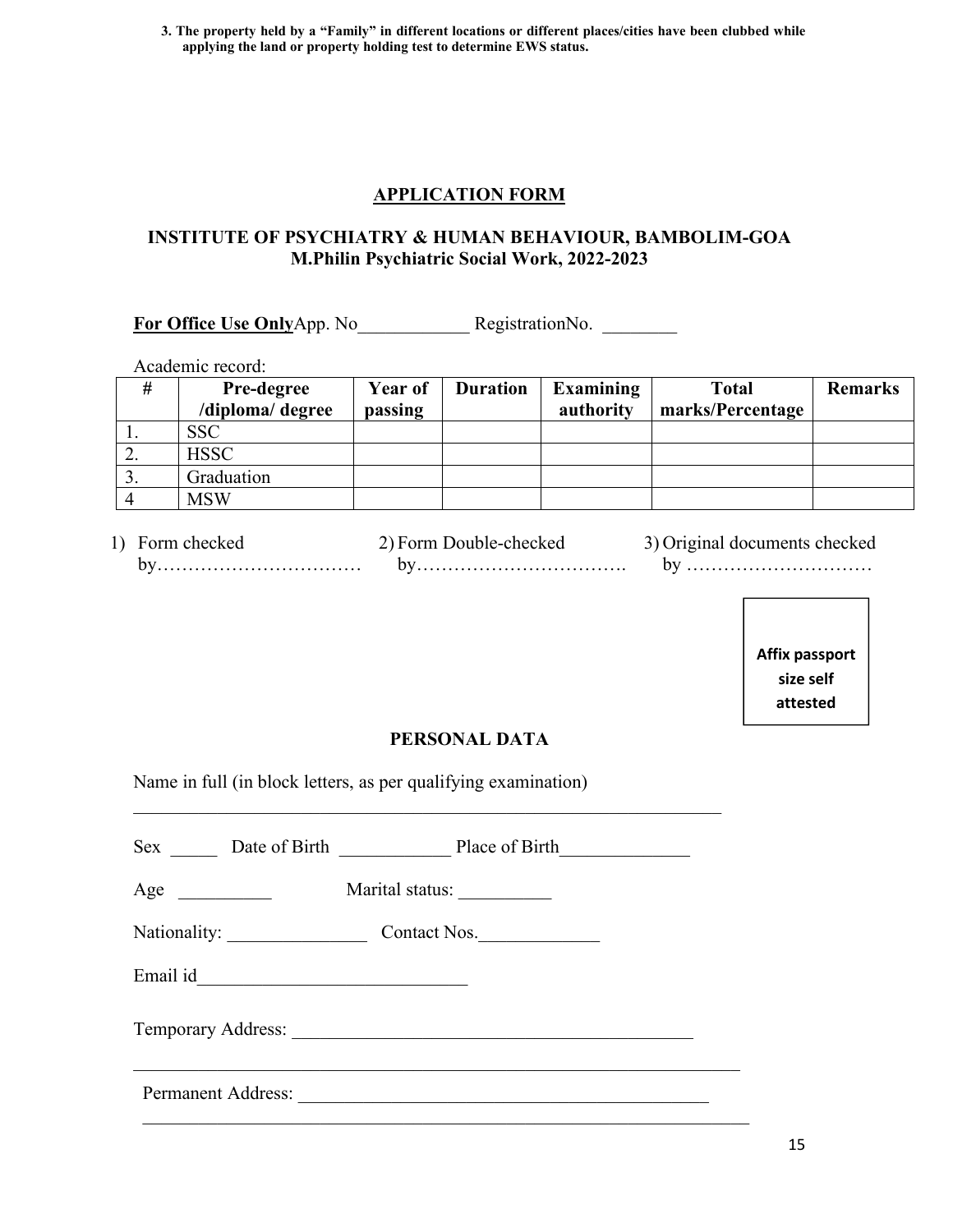Name and address of the institution/agency/hospital where last worked:

Category under which you wish to apply for – General, S.T., O.B.C., and *Person with Disabilities* **(Do Not tick)** WRITE **(ONLY ONE CATEGORY):** 

 $\mathcal{L}_\mathcal{L}$  , and the contribution of the contribution of the contribution of the contribution of the contribution of the contribution of the contribution of the contribution of the contribution of the contribution of

#### **Mphil in Psychiatric Social Work**

#### **Check list for the documents to be attached**

- a. Please enclose self-attested certificates/documents as per requirements (Part-II, clause 3 of the prospectus). (Tick the certificates you have enclosed).
- b. **No original documents** should be attached. The admission committee shall not be responsible for loss of original documents if enclosed.

|                  | <b>ESSENTIAL CERTIFICATES FOR ALL CATEGORIES</b>                                                                                                                                 |                  |    |
|------------------|----------------------------------------------------------------------------------------------------------------------------------------------------------------------------------|------------------|----|
| #                | <b>Certificates/Documents</b>                                                                                                                                                    | Tick<br>enclosed | if |
| 1.               | Certificate of passing and statement of marks obtained at S.S.C. issued by the<br>recognized board.                                                                              |                  |    |
| 2.               | Certificate of passing and statement of marks obtained at H.S.S.C. issued by the<br>recognized board.                                                                            |                  |    |
| 3.               | Certificate of passing and statement of marks obtained at Graduation. issued by<br>the recognized University                                                                     |                  |    |
| $\overline{4}$ . | Certificate of passing and statement of marks obtained at Master in Social Work<br>issued by the recognized University                                                           |                  |    |
| 5.               | Certificate of Birth from Competent authority                                                                                                                                    |                  |    |
| 6.               | No objection certificate from present employer (if employed)                                                                                                                     |                  |    |
|                  | <b>Category Certificate</b>                                                                                                                                                      |                  |    |
| 1.1              | Certificate from Deputy Collector in case of Candidates from S.C./S.T./OBC<br>(non- creamy layer) on prescribed proforma (Annexure II for S.C./S. T.<br>Annexure III for O.B.C.) |                  |    |
| 2.               | Certificate for Person with Disabilities from constituted Medical board of a<br>Government Hospital.                                                                             |                  |    |
| 3.1              | Medical examination report from Government Doctor Only                                                                                                                           |                  |    |
|                  | For Candidates Other Than Those From Goa University                                                                                                                              |                  |    |
| 1.               | <b>Migration Certificate</b>                                                                                                                                                     |                  |    |
| 2.               | Provisional Eligibility Certificate from the University                                                                                                                          |                  |    |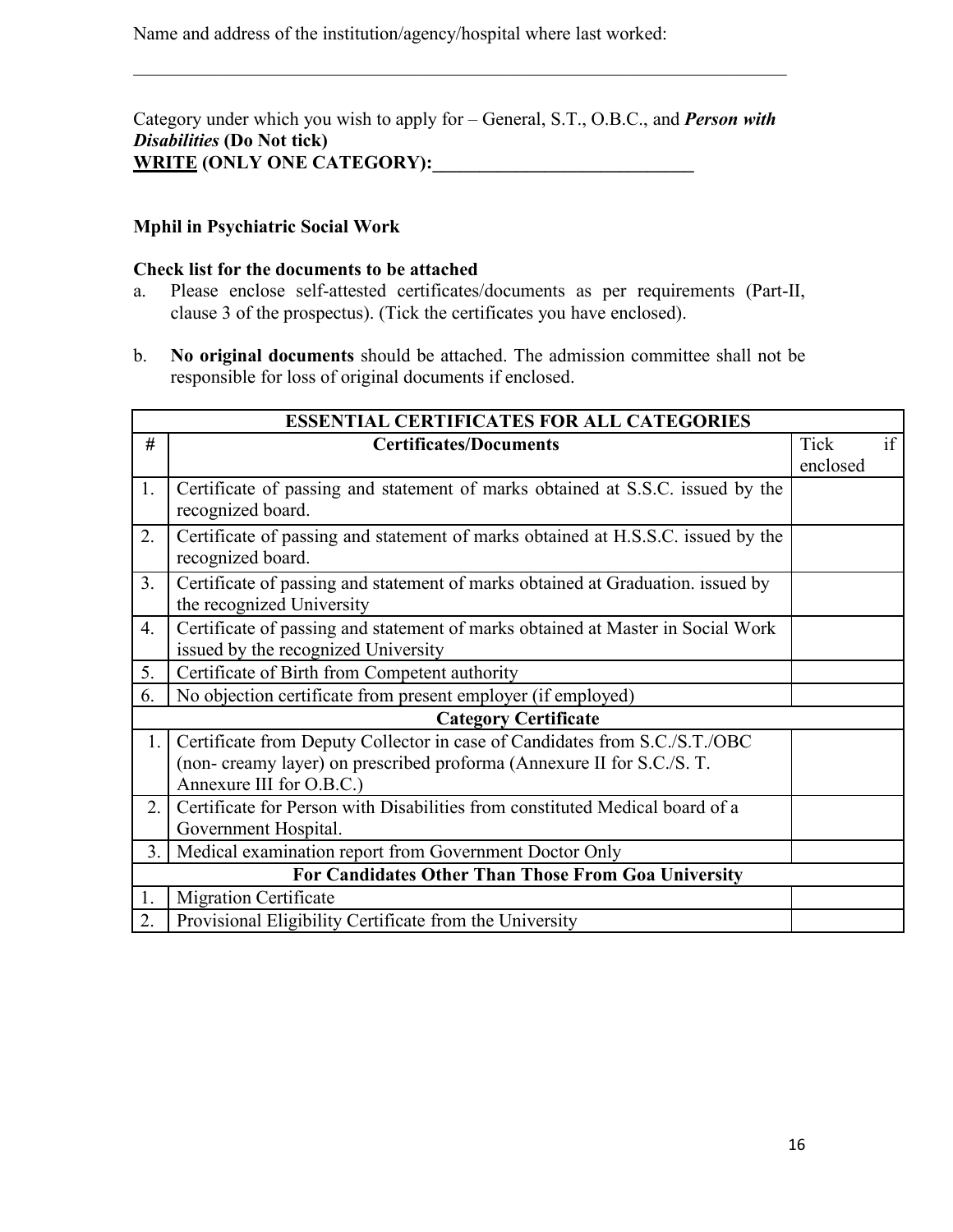#### **Declaration by the Candidate**

- a. I hereby state that I am eligible to be considered for admission to the M. Phil in psychiatric Social Work.
- b. I hereby agree, if admitted, to conform to the rules and regulations at present in force or that may hereafter be framed for the administration of the Institute. I undertake that, so long as I am a student of the Institute I will not do anything that is unworthy of the Institute's ideals or do anything that will interfere with its orderly working and discipline. If admitted, I undertake to complete the program. I also undertake to serve the Government of Goa in any part of the state for a period of oneyears after completion of M. Phil in Psychiatric Social Work, if called upon to do so by the Government within a period of six months.
- c. I am aware that ragging is banned from the Institute of Psychiatry & Human Behaviour, Goa and that if I am found guilty of ragging I am liable for punishment as deemed fit by the Director, Institute of Psychiatry & Human Behaviour.

Signature of the Candidate\_\_\_\_\_\_\_\_\_\_\_\_\_\_\_\_\_\_\_\_\_\_\_\_\_\_\_\_

Name of Candidate\_\_\_\_\_\_\_\_\_\_\_\_\_\_\_\_\_\_\_\_\_\_\_\_\_\_\_\_\_\_\_\_\_\_

Place: \_\_\_\_\_\_\_\_\_\_\_\_\_\_\_\_\_\_\_\_\_

Date: \_\_\_\_\_\_\_\_\_\_\_